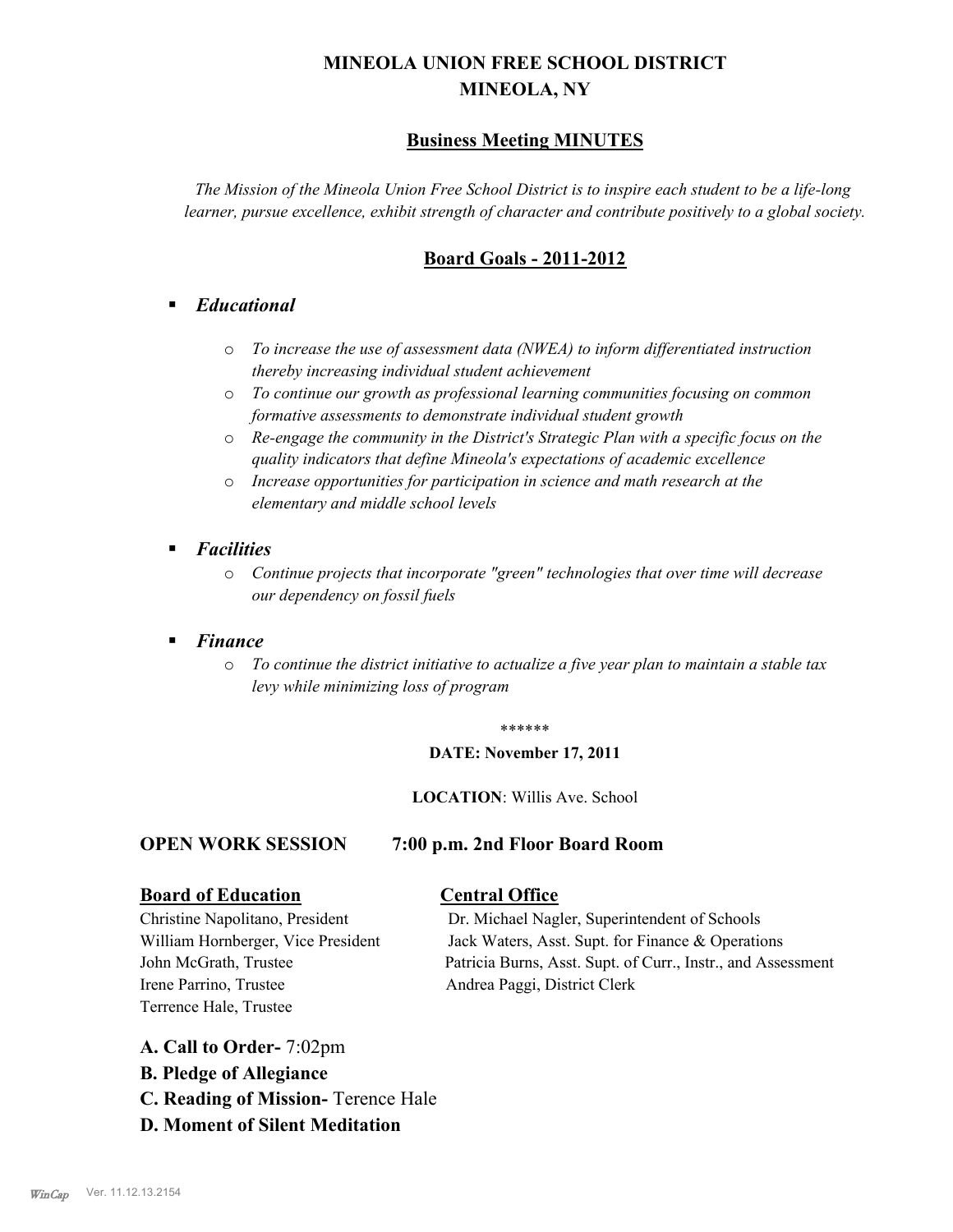#### **E. Dais & Visitor Introductions**

Also in Attendance: Jonathan Heidelberger, District counsel Mr. Peter Freeman, Supervisor of Fine and Performing Arts

#### **F. High School student Organization Report**

Tonight's report was given by Mathias. It was reported that the Student Service Center has started up for this year and training has been completed. The first marking period just ended. Mathias stated that the college on the spot admission interviews have taken place for Molloy and NYIT at the high school. Several other local colleges will be at the high school over the next few weeks. The Thanksgiving food drive is underway currently. The student government has met to separate the food and determine what other items are needed.

The Board thanked Mathias for his report.

After the report, Ms. Napolitano introduced Mr. Freeman and two Thespians from the high school. Mr. Freeman thanked the Board for allowing him to speak at tonight's meeting. Mr. Freeman invited everyone to attend the high school production of "Almost Maine", Friday, 11/18 at 7:30pm and Saturday, 11/19 at 2pm and 7:30pm. Mr. Freeman stated that this production is a romantic comedy. He then introduced Patrick Patterson and Jenna Maher, who performed a piece of the production.

The Board thanked Mr. Freeman and the Thespians. Ms. Napolitano stated that she looked forward to seeing the production of "Almost Maine".

## **G. Old Business**

Ms. Napolitano asked the Board if there was any old business.

Mr. Hale. asked for an update fo the high school parking lot and the softball field. The Superintendent stated that the parking lot has been re-paved and was striped; the job turned out well. The last piece of this job is the electric for the lights. The softball field is near completion.

Ms. Parrino asked for an update of the high school art room. The Superintendent stated that the job will probably not done until June due to the mess that will be involved with taking down the wall.

Mr. McGrath asked for an update on the Strategic Planning Committee. The Superintendent stated that the group had their first meeting and the next meeting will take place on 11/22. At the first meeting, the committee was given the strategic objectives and there was a discussion of how to measure these items. Mr. McGrath inquired if the Superintendent got a sense of what the Committee wanted. The Superintendent stated that at the first meeting they had not yet started to get in to specifics. Mr. McGrath asked the Superintendent for the status on the Chaminade parking. The Superintendent stated that he had not heard back from Chaminade or the Mayor regarding the use of the parking lots.

Mr. Hornberger had no old business at this time.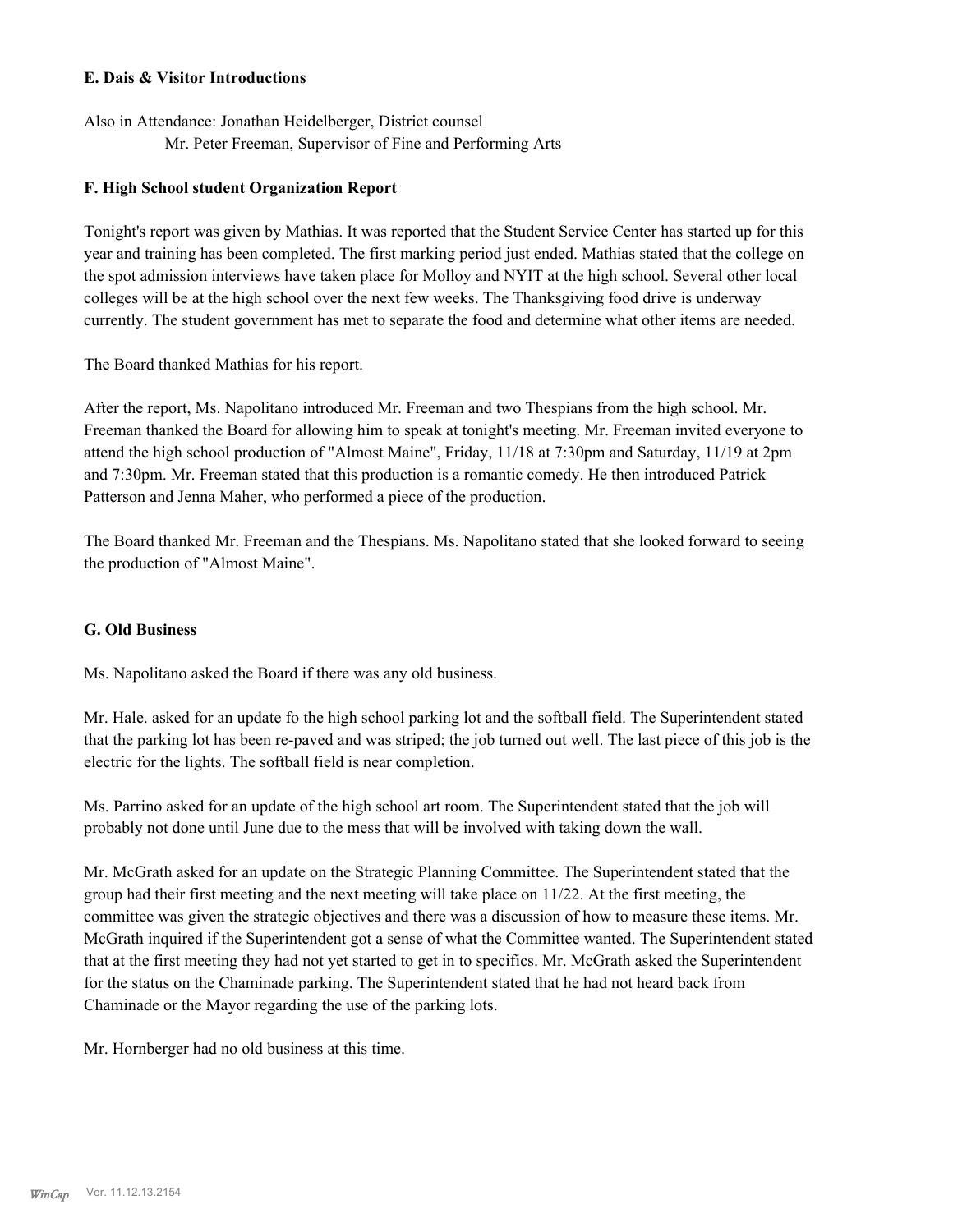#### **H. New Business**

**RESOLUTION #30- BE IT RESOLVED** that the Board of Education of the Mineola Union Free School District accepts the2010-2011 Annual Risk Assessment Update presented by Cullen & Danowski, LLP, Internal Auditors in accordance with Chapter 263 of the laws of New York, 2005.

**Motion: John McGrath Second: William Hornberger**

There was no discussion.

| <b>None</b> |
|-------------|
|             |
|             |
|             |
|             |
|             |

**Passed: Yes**

**RESOLUTION #31- BE IT RESOLVED** that the Board of Education of the Mineola Union Free School District authorizes Cullen & Danowski, LLP, Internal Auditors to conduct an agreed upon Procedure Audit in the area of Special Education. The audit will commence on approximately December 12, 2011, at an estimated cost of \$15,000.

**Motion: Terence Hale Second: John McGrath**

Discussion: The Superintendent explained this resolution for the Board. He stated that every year, the internal auditor checks what everyone is doing and what changes may be needed. This resolution requests an audit to specifically address the Special Education progams. The Superintendent stated that it is good practice as a District to get a detailed report in order to determine what is good, what needs to be improved and how. No further discussion.

| Yes: | <b>Terence Hale</b>         | No: | None |
|------|-----------------------------|-----|------|
|      | <b>Irene Parrino</b>        |     |      |
|      | <b>John McGrath</b>         |     |      |
|      | William Hornberger          |     |      |
|      | <b>Christine Napolitano</b> |     |      |

**Passed: Yes**

**RESOLUTION #32- BE IT RESOLVED** that the Board of Education of the Mineola Union Free School District approves the 2012-2013 calendar.

A motion was made to table Resolution #32.

**Motion: William Hornberger Second: Terence Hale**

**Discussion:** The Superintendent provided an explanation as to why this needs to be tabled at this time. According to the Superintendent, the State has indicated that they plan to move Regents week in 2013 to a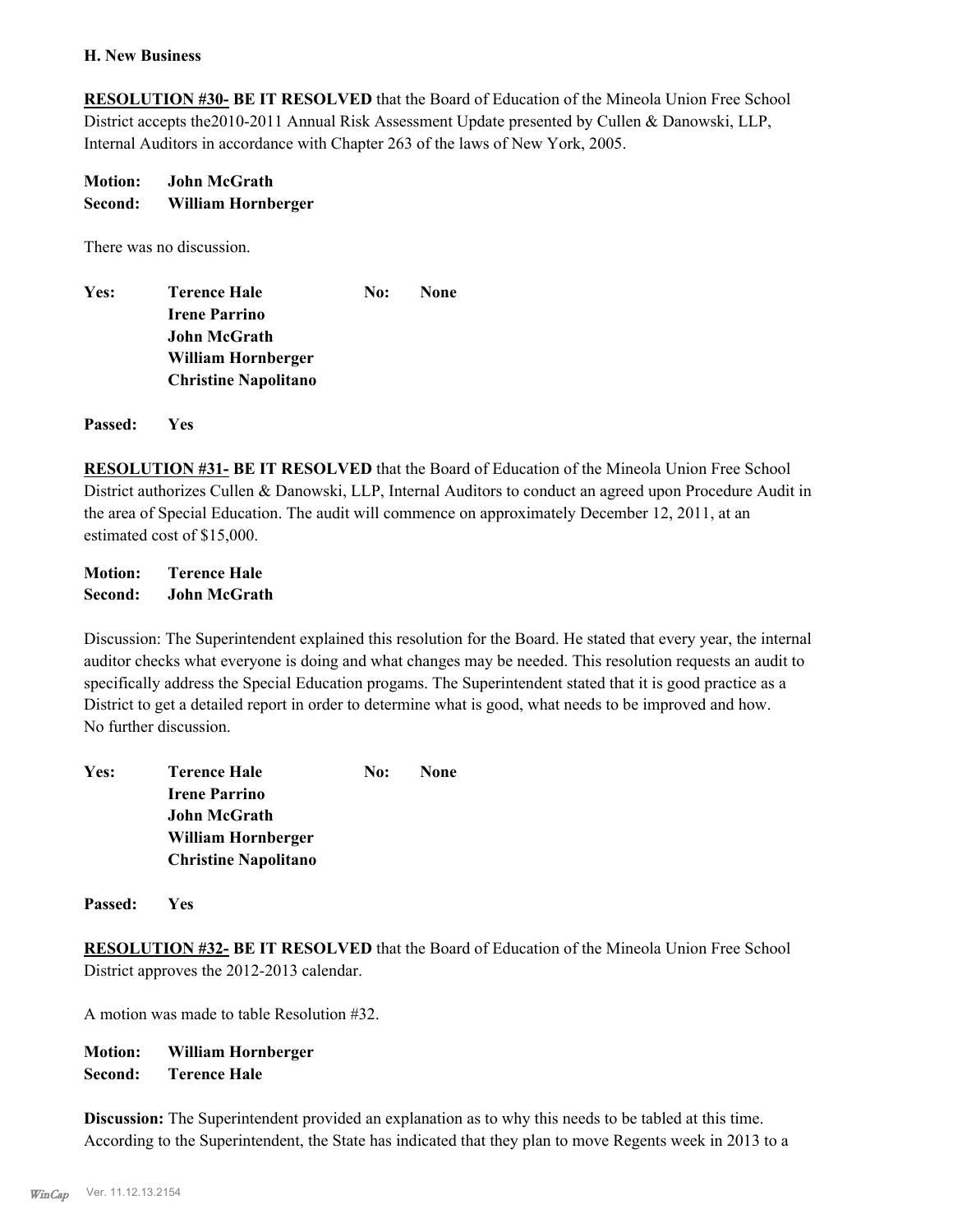week earlier. If this is done, the February break would have to be eliminated. The Superintendent stated that it would be very difficult at the high school to bring students back for a week after regents are completed. Therefore, the Superintendent recommends tabling this resolution until after an official decision has been made. We do not know yet when that will happen. Also, the Superintendent wants to clarify that the reason for starting prior to Labor Day is not for the NWEA testing. Mr. Hornberger inquired if the February break is eliminated, will additional days also be needed. The Superintendent feels we need to wait for word from the state. Mr. Hornberger asked if the students will need to start prior to Labor day. The Superintendent stated that this is still a possibility. Ms. Napolitano stated that the Board understands that many plans will have to be changed as a result of the calendar changes. Mr. Hale recommended tabling this resolution until January 19, 2012.

| Yes: | <b>Terence Hale</b>         | No: | <b>None</b> |
|------|-----------------------------|-----|-------------|
|      | <b>Irene Parrino</b>        |     |             |
|      | <b>John McGrath</b>         |     |             |
|      | William Hornberger          |     |             |
|      | <b>Christine Napolitano</b> |     |             |
|      |                             |     |             |

**Passed: Yes**

**RESOLUTION #33- BE IT RESOLVED** that the Board of Education of the Mineola Union Free School District hereby accepts the Corrective Action Plan ("CAP") related to the Extraclassroom Agreed upon Procedures Report and hereby instructs the Assistant Superintendent for Finance ad Operations for file such plan with the NYSED Office of Audit Services.

**Motion: Terence Hale Second: John McGrath**

Discussion: The Superintendent stated that the "CAP" is the District's response to the Extraclassroom Agreed Upon Procedures report and it has been filed. There was no further discussion.

| Yes: | <b>Terence Hale</b>         | No: | <b>None</b> |
|------|-----------------------------|-----|-------------|
|      | <b>Irene Parrino</b>        |     |             |
|      | <b>John McGrath</b>         |     |             |
|      | William Hornberger          |     |             |
|      | <b>Christine Napolitano</b> |     |             |

**Passed: Yes**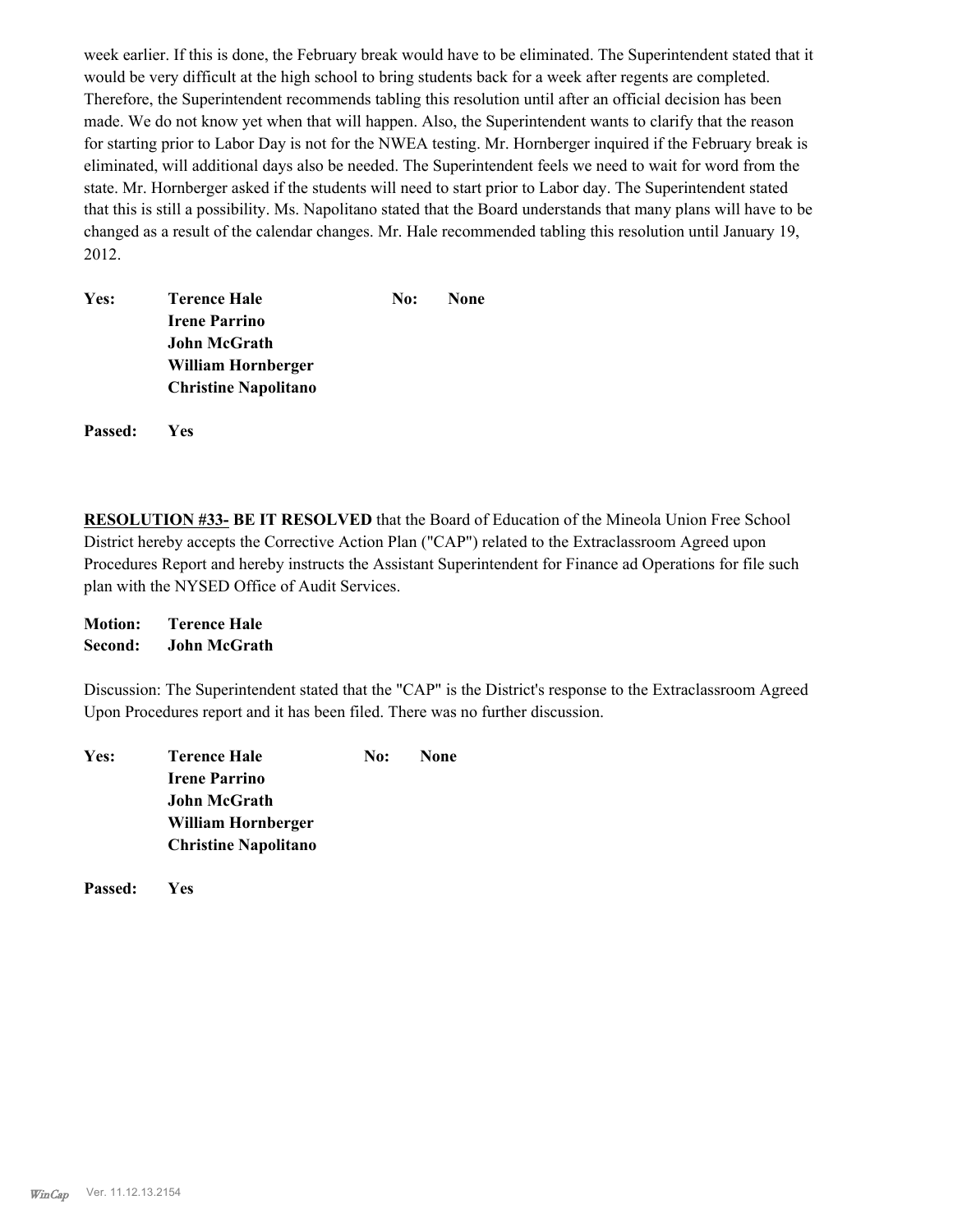## **I. Consenus Agenda**

**RESOLUTION #34 -BE IT RESOLVED** that the Board of Education approves the consensus agenda items I.1.a.. through I.5.c.8., as presented.

## **Motion: William Hornberger Second: John McGrath**

Discussion: Ms. Napolitano asked for clarification of the budget appropriations. Mr. Waters explained that when the budget was put together, it was not yet known where staff would be as a result of the configuration and codes were set. After the reconfiguration, the budget changed based upon where staff was placed. There was a two month period where payroll was looked at in order to determine where changes were needed. Mr. Waters stated that these transfers take care of all surplus or negatives related to personnel.

There was no further discussion.

| Yes: | Terence Hale                | No: | <b>None</b> |
|------|-----------------------------|-----|-------------|
|      | <b>Irene Parrino</b>        |     |             |
|      | <b>John McGrath</b>         |     |             |
|      | William Hornberger          |     |             |
|      | <b>Christine Napolitano</b> |     |             |

**Passed: Yes**

## 1. **Instruction: Committee on Special Education**

That the Board of Education approves the CSE/CPSE/SCSE recommendations for programs and services for students with IEPs for the time period from 9/1/11 to 9/30/11. a.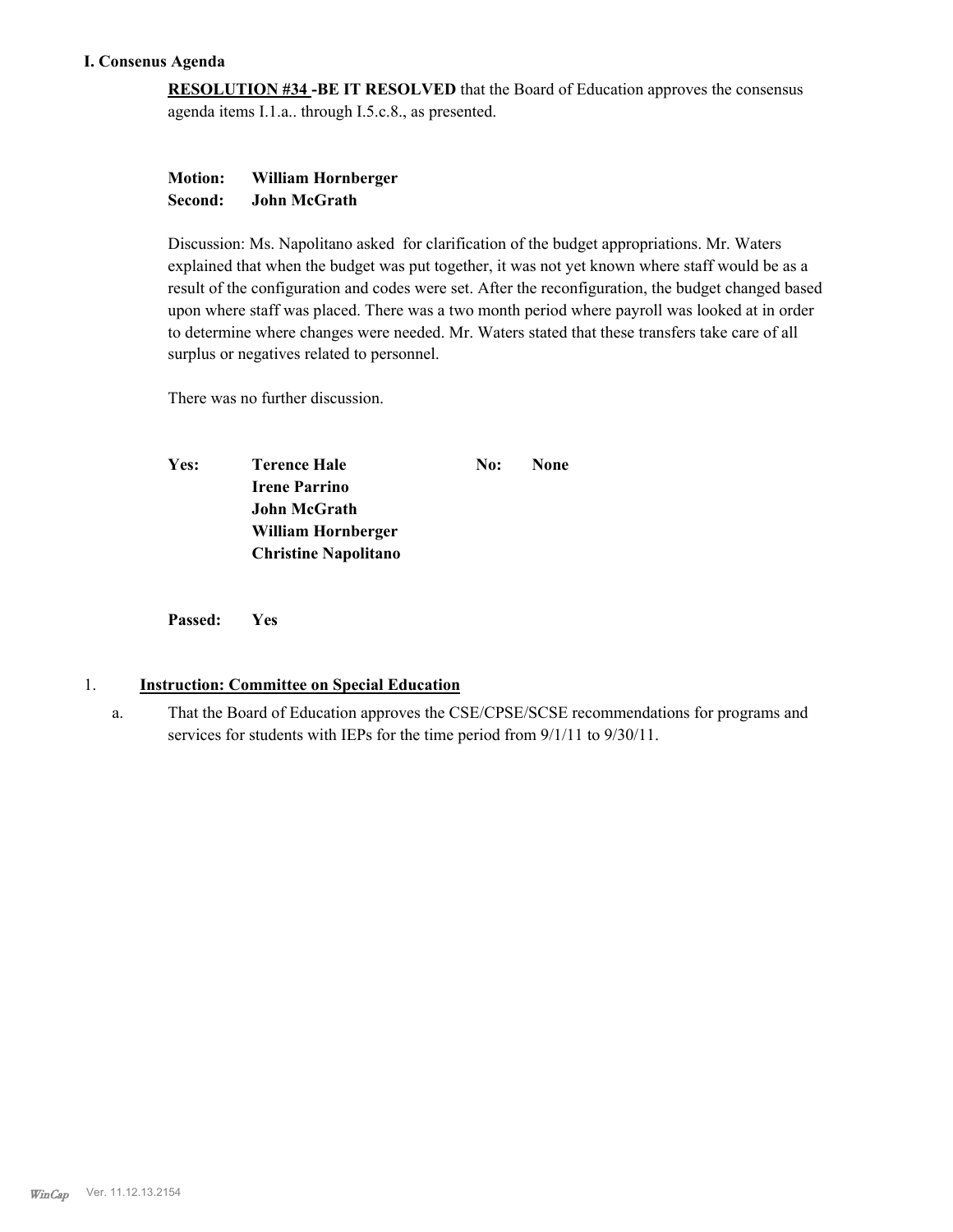# 2. **Instruction: Contracted**

a.That the Board of Education approves an agreement between Mineola Union Free School District and Extraordinary Pediatrics P.C. for school year 2011-20012.

b.That the Board of Education approves an agreement between Mineola Union Free School District and Mill Neck Manor School for the Deaf for the school year 2011-2012.

c.That the Board of Education approves an agreement between Mineola Union Free School District and LITCOMBE Program with S.E.E.D.S. for the school year 2011- 2012.

d.That the Board of Education approves an agreement between Mineola Union Free School District and Harmony Heights for the school year 2011-2012.

e.That the Board of Education approves an agreement between Mineola Union Free School District and Life's WORC for the school year 2011-2012.

f. That the Board of Education approves an agreement between Mineola Union Free School District and The Hagedorn Little Village School for the school year 2011- 2012.

g.That the Board of Education approves an agreement between Mineola Union Free School District and Home Care for Children, Inc. for the school year 2011-2012.

# 3. **Civil Service**

a.

Resignation(s)

- That the Board of Education accepts the resignation of Camille Gentile, part time Teacher Aide at Meadow Drive School, effective 12/31/2011. 1.
- That the Board of Education accepts the resignation of Mary Beth Miceli, part time Bus Attendant, effective 11/4/2011. 2.

# b. Appointments

- That the Board of Education approves the appointment of Lynn Ross, 10 month Bus Driver, to the position of Bus Driver, 12 month, to replace Melanie Dnyprowsky, effective 12/01/2011. Salary will be \$47,819 on Step 3. 1.
- That the Board of Education approve the appointment of Marta Saravia, 5/8th Bus Driver, to the position of 10 month Bus Driver, replacing Lynn Ross, effective 12/01/2011. Salary will be \$39,606 on Step 6. 2.
- That the Board of Education approve the appointment of Ramona Mujica to the position of 5/8ths. Bus Driver, replacing Marta Saravia, effective 12/01/2011. Salary will be \$21,819 on Step 1; Probation is 26 weeks. 3.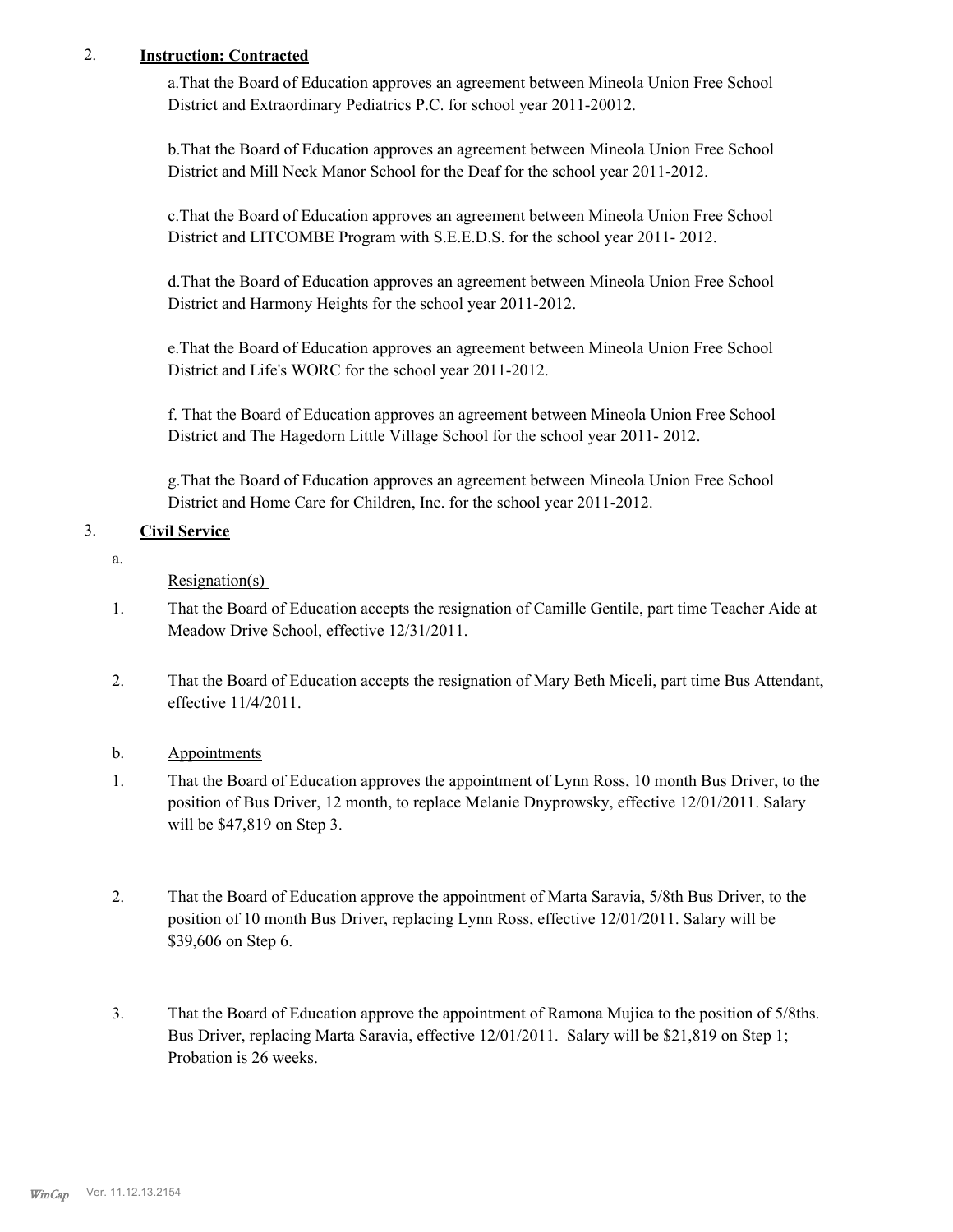- That the Board of Education approves the appointment of Lauren Tuomey, 10 month Bus Driver, to the position of 12 month Bus Driver, replacing Steven Oliveri, effective 12/01/2011. Salary will be \$47,819 on Step 3. 4.
- That the Board of Education approve the appointment of Ronald Pierrot, 5/8ths. Bus Driver, to the position of 10 month Bus Driver, to replace Lauren Tuomey, effective 12/01/2011. Salary will be \$38,658 on Step 5. 5.
- That the Board of Education approve the appointment of Ronald Albano, Bus Driver Sub, to the position of 5/8ths. Bus Driver, replacing Ronald Pierrot, effective 12/1/2011. Salary will be \$21,819 on Step 1; Probation is 26 weeks. 6.
- That the Board of Education approve the appointment of Andre Cancelinha, to the position of Locker Room Attendant at the High School, effective 11/02/2011. Salary will be \$8.50. 7.

## 4.

## **Business /Finance**

## a. **Treasurer's Report**

Treasurer's Report

1. That the Board of Education accepts the Treasurer's report for the period ending September 30, 2011 and directs that it be placed on file.

## b. **Approval of Invoices and Payroll**

Approval of Invoices and Payroll

1. That the Board of Education accepts the Invoices and Payroll for the period ending October 31, 2011

Warrant #7 \$349,405.21 Warrant #8 \$1,494,196.76 **TOTAL EXPENSES \$1,843,601.97**

PAYROLL #7 & #8 General  $$4,216,578.40$ Fund F \$16,570.80 **TOTAL PAYROLL \$4,233,149.20**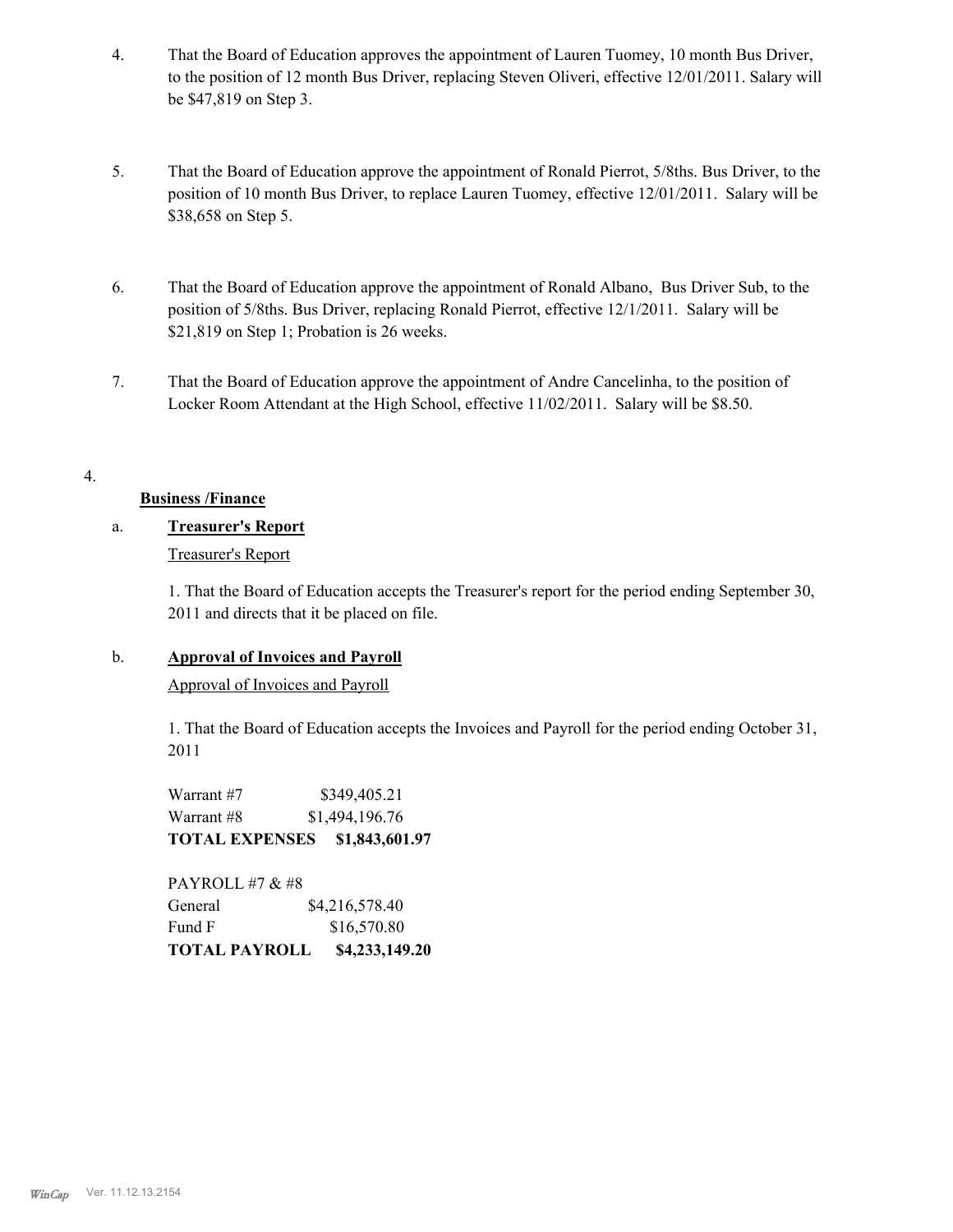Budget Appropriation Adjustment

1. That the Board of Education approves the acceptance of revenue in the amount of \$12,775.44 generated from NYSIR and makes appropriation adjustments to the following Budget Code: 1621.418.00.0000

2. That the Board of Education approves the acceptance of revenue in the amount of \$26,010.00 generated from Instrument Rental receipts and makes appropriation adjustments to the following Budget Code: 2110.416.00.2330.

3. That the Board of Education approves the acceptance of revenue in the amount of \$12,296.42 generated from NYSIR and makes appropriation adjustments to the following Budget Code: 5510.417.10.9299.

4. That the Board of Education approves the acceptance of revenue in the amount of 12,750.00 generated from Drivers Ed receipts and makes appropriation adjustments to the following Budget Code: 2330.150.07.0000.

5. That the Board of Education approves the acceptance of revenue in the amount of \$13,585.80 generated from Summer Band Camp receipts and makes appropriation adjustments to the following Budget Code: 2330.159.00.0000.

6. That the Board of Education approves the acceptance of revenue in the amount of \$8,265.00 generated from Summer Music Program receipts and makes appropriation adjustments to the following Budget Code: 2330.159.00.0000.

7. That the Board of Education approves the acceptance of revenue in the amount of \$520.00 generated from Computer Sales receipts and makes appropriation adjustments to the following Budget Code: 2630.200.00.2930.

8. That the Board of Education approves the following budget transfers based upon the reconfiguration:

#### FROM TO

| 1310.160.00.0000 | \$<br>75,000    | 2020.160.00.0000 | \$<br>75,000    |
|------------------|-----------------|------------------|-----------------|
| 2110.130.07.1222 | \$<br>83,000    | 2110.130.06.1921 | \$<br>126,000   |
| 2110.130.07.1922 | \$<br>43,000    | 2110.130.06.1821 | \$<br>76,000    |
| 2110.130.07.8grd | \$<br>836,000   | 2110.13006.2500  | \$<br>129,000   |
| 2110.130.06.1321 | \$<br>125,700   | 2110.130.07.0000 | \$<br>107,000   |
| 2110.121.02.1112 | \$<br>375,000   | 2110.130.06.0000 | \$<br>195,000   |
| 2110.121.03.1112 | \$<br>374,000   | 2110.130.07.1321 | \$<br>125,700   |
| 2110.121.04.1112 | \$<br>42,000    | 2110.121.06.1112 | \$<br>944,000   |
| 2110.120.02.0000 | \$<br>215,000   | 2110.120.02.1112 | \$<br>398,500   |
| 2110.120.03.0000 | \$<br>190,000   | 2110.120.03.1112 | \$<br>417,500   |
| 2110.120.04.0000 | \$<br>90,000    |                  |                 |
| 2110.120.04.1112 | \$<br>145,000   |                  |                 |
|                  | \$<br>2,593,700 |                  | \$<br>2,593,700 |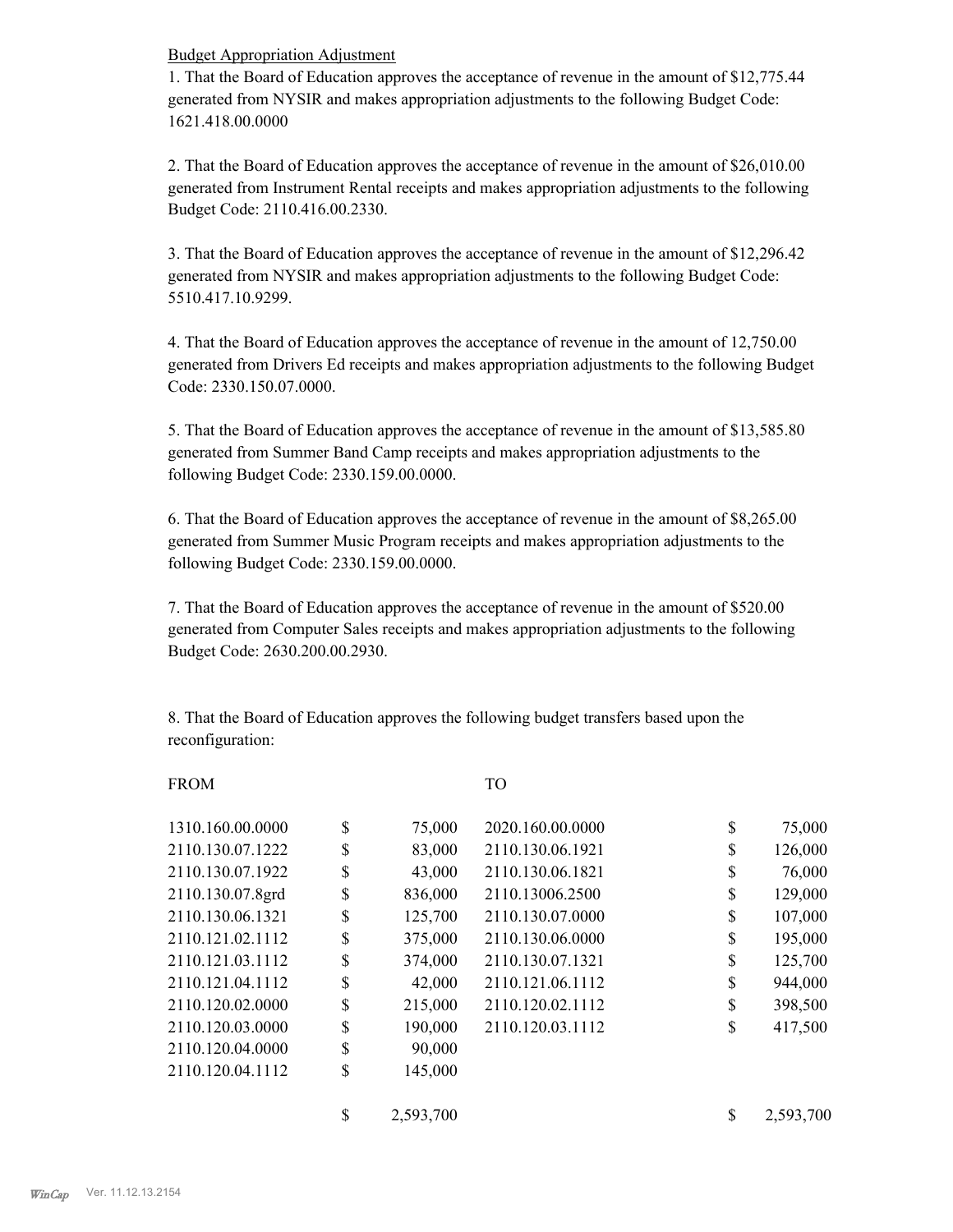#### **Walk On Agenda Item:**

**RESOLUTION #35 -WHEREAS,** the Board of Education of the Mineola Union Free School District has solicited bids for the building addition to Hampton Street School (SED control #28-04- 10-03-0-003-018); and it has determined, based on the recommendation of the District architects, Holzmacher, McLendon & Murrell, P.C., that all bids received for Contract "G" (General Construction and Site Work) be rejected and new bids be solicited for said work; now therefore be it

RESOLVED that all bids received for Contract "G" (General Construction and Site Work) be and the same are herby rejected and it is further

RESOLVED, that new bids for the said Contract "G" work be solicited as expeditiously as possible

**Motion: Terence Hale Second: John McGrath**

Discussion: The Superintendent stated that all bids opened yesterday. It is felt that we can get a better offer for the General contractor bid. The bid will re-open 11/28 or 11/29, after the ad runs in Newsday. The three other bids (plumbing, HVAC and electric) were all good. It is hoped that all four bids will be awarded at the 12/1 meeting. Mr. McGrath asked will this result in a delay of the project. The Superintendent replied no, this is an eight month project and it should be done on time if all milestones are met. Mr. McGrath stated that he thought the general contractor came in low. The Superintendent stated that there was a big discrepancy in bids and would like to go back out for some better numbers. District counsel is in agreement decision.

| Yes: | <b>Terence Hale</b>         | No: | None |
|------|-----------------------------|-----|------|
|      | <b>Irene Parrino</b>        |     |      |
|      | <b>John McGrath</b>         |     |      |
|      | William Hornberger          |     |      |
|      | <b>Christine Napolitano</b> |     |      |
|      |                             |     |      |

**Passed: Yes**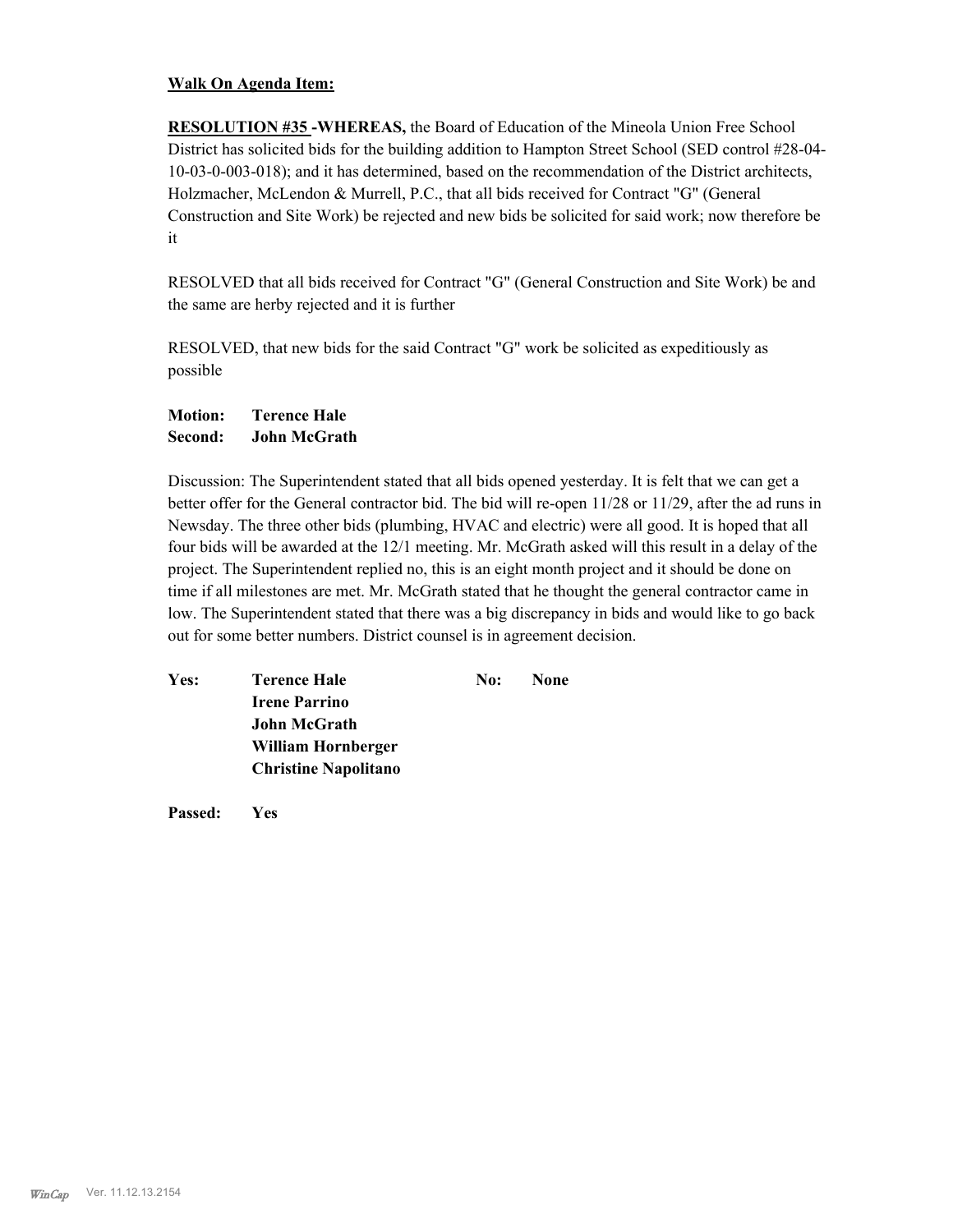#### **J. Public Comments**

Ethan Sargent, 4th grader and President of K-Kids at Hampton Street School, asked if it is possible to have the North Hempstead Recycling program as well as the events they offer for Earth Day at the Hampton Street School. Mrs. Sargent, Ethan's mother, stated that her son used this idea as part of his campaign. She questioned why this program can not be done since our tax dollars are already paying for it. Mrs. Sargent introduced another parent, Mrs. Beatty, who has also researched this program. Mrs. Beatty stated that she feels that the North Hempstead program would be a good fit for the district mission program. Mrs. Sargent stated that she also invited the Commissioner of Solid Waste Management from North Hempstead, Igor Sikiric, to attend and speak at this meeting.

Ms. Napolitano stated that before that happens she would like to give the Superintendent a chance to respond. The Superintendent stated that he had been contacted by Mrs. Sargent and had responded to all of her questions. He stated that throughout this correspondence, he was not asked to start this program. The Superintendent stated that if the K-Kids want to do this, they should have discussed it with their advisor. The Superintendent also added that it is unfair to be asked to get rid of Royal Recycling. The Superintendent stated that he is willing to help Ethan with his requests and would like to see if we can run a similar program.

The Commissioner of Solid Waste Management addressed the Board and stated that the program run by North Hempstead brings recycling to another level. They provide schools with bins for all classrooms and they have a bottle cap program (which Ethan Sargent has expressed an interest in starting at Hampton Street). He added that for Earth Day, there are recycle videos, special events and an art contest. The program is run very well and a staff person from North Hempstead keeps in close contact with each school. The Superintendent asked if it is possible to only use some parts of the program, for example the cap program without dropping Royal Recycling. The Commissioner stated that he would have to clarify that issue however, he stated that it is preferred that a district be completely involved.

Mr. McGrath asked if the district is currently recycling. The Superintendent stated that we are and that pickups occur twice a week. Mrs. Sargent again stated that she does not understand why we are not using a program that our tax dollars are paying for. Mrs. Napolitano asked if it is possible for us to do all things offered without being part of the North Hempstead program. The Superintendent stated that it is possible but if we get permission to utilize parts of the program without getting rid of Royal Recycling; he would be willing to consider it.

The Superintendent introduced Joe Mora, Royal Waste Services. Mr. Mora stated that he started a recycling program with the Mineola School district because of his son, who is now in the high school. According to Mr. Mora, before he started this program, no one wanted this job. Mr. Mora stated that he also started an e-waste program with Mr. Hepworth at the middle school. He reported that about a ton and a half of paper is picked up each month. Mr. Mora works with the district and North Hempstead. He doesn't charge the district for the services of the Royal Recycling program. The Superintendent asked Mr. Mora if it is possible to expand the program. Mr. Mora stated that this would be possible and it involves him working more closely with the custodial staff. The Superintendent added that he has visited the recycling plant to ensure that the company is doing what it states and to see the entire operation. Mr. Mora stated that the company is in the process of completing an educational video and his staff is available to work with the staff at Mineola.

The Superintendent stated that currently the cap program is being run successfully at the high school and the advisor for the Environmental club is very effective. The Superintendent told Ethan Sargent that he will followup and make sure that Ethan can run the cap program at Hampton Street School. Ms. Napolitano stated that she hopes that Ethan continues his good work and that he continues to help other students. Ms. Napolitano asked Ethan to keep the Board up to date on the recycling programs at Hampton Street School.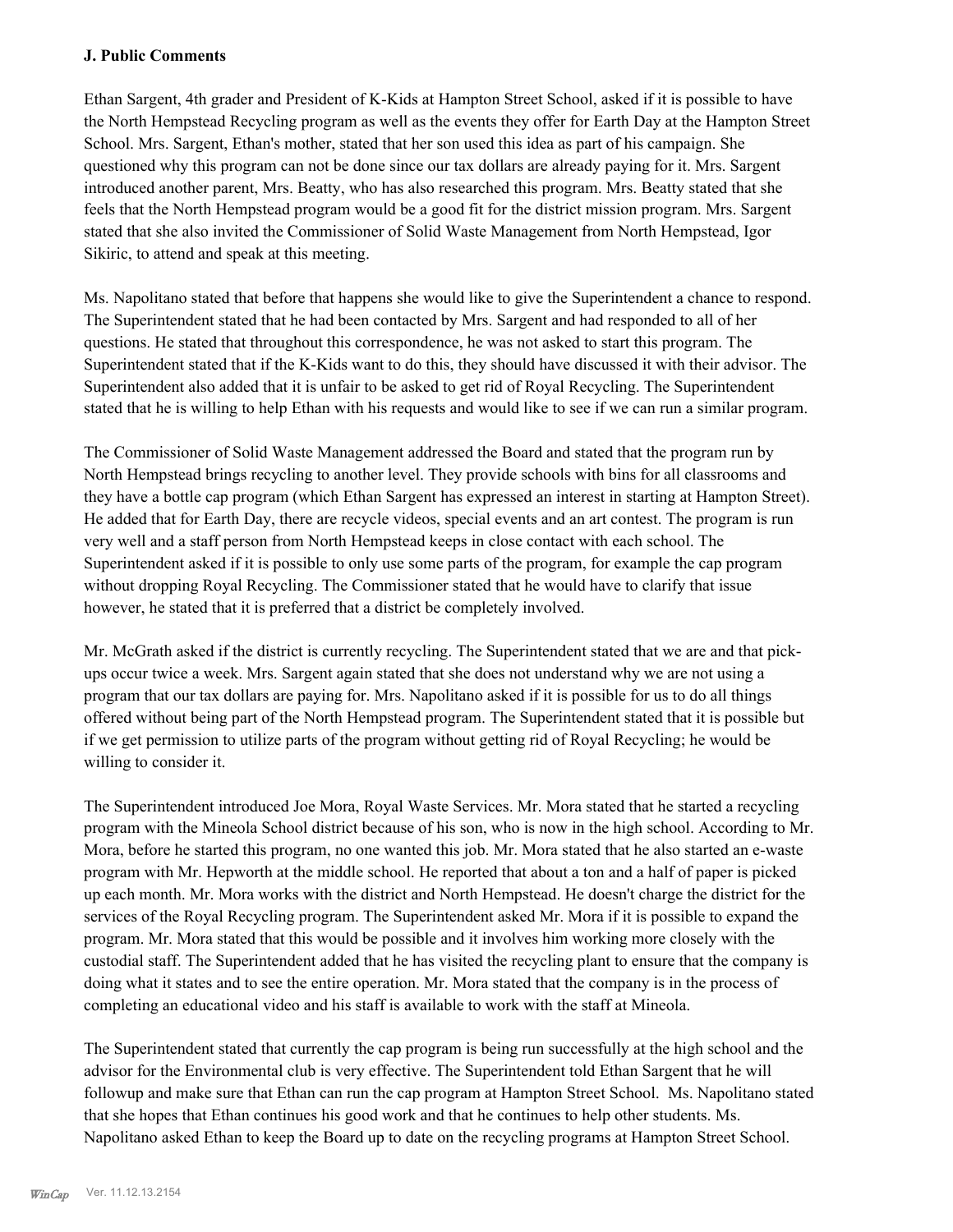#### **K. Board of Education Reports**

Comments from Board President Board Committee Report Superintendent of Schools' Reports & Comments Superintendent Comments Capital Updates Table Reports Finance and Operations Report Monthly Financial Report Building and Grounds Report Building Usage Vandalism Work order Status Transportation Report Special Reports Public Questions - Board Committee Reports; Student Organization Report, Superintendent's Report; Table Reports (All Finance & Operations Functions); and Special Report Comments from Board President Board Committee Report Superintendent of Schools' Reports & Comments Superintendent Comments Capital Updates Table Reports Finance and Operations Report Monthly Financial Report Building and Grounds Report Building Usage Vandalism Work order Status Transportation Report Special Reports Public Questions - Board Committee Reports; Student Organization Report, Superintendent's Report; Table

Reports (All Finance & Operations Functions); and Special Report

**Comments from the Board President:** Ms. Napolitano stated that she is looking forward to seeing the high school production of "Almost Maine" and encouraged everyone to attend. Finally, she wished everyone a very Happy Thanksgiving.

**Superintendent's Report:** The Superintendent stated that Ms.Burns went to Albany in order to continue following up on the changes being made by the State and the PARCC assessment. The district has begun to put together a plan on how we will react to these changes.

The Superintendent introduced Ms. Burns, who presented "The Regents Reform Agenda". The four main initiatives are as follows:

1. Adopt Common Core Standards and develop curriculum and assessment aligned with these standards to prepare students for success in college and the workplace.

2. Building instructional data systems that measure student success and inform teachers and principals how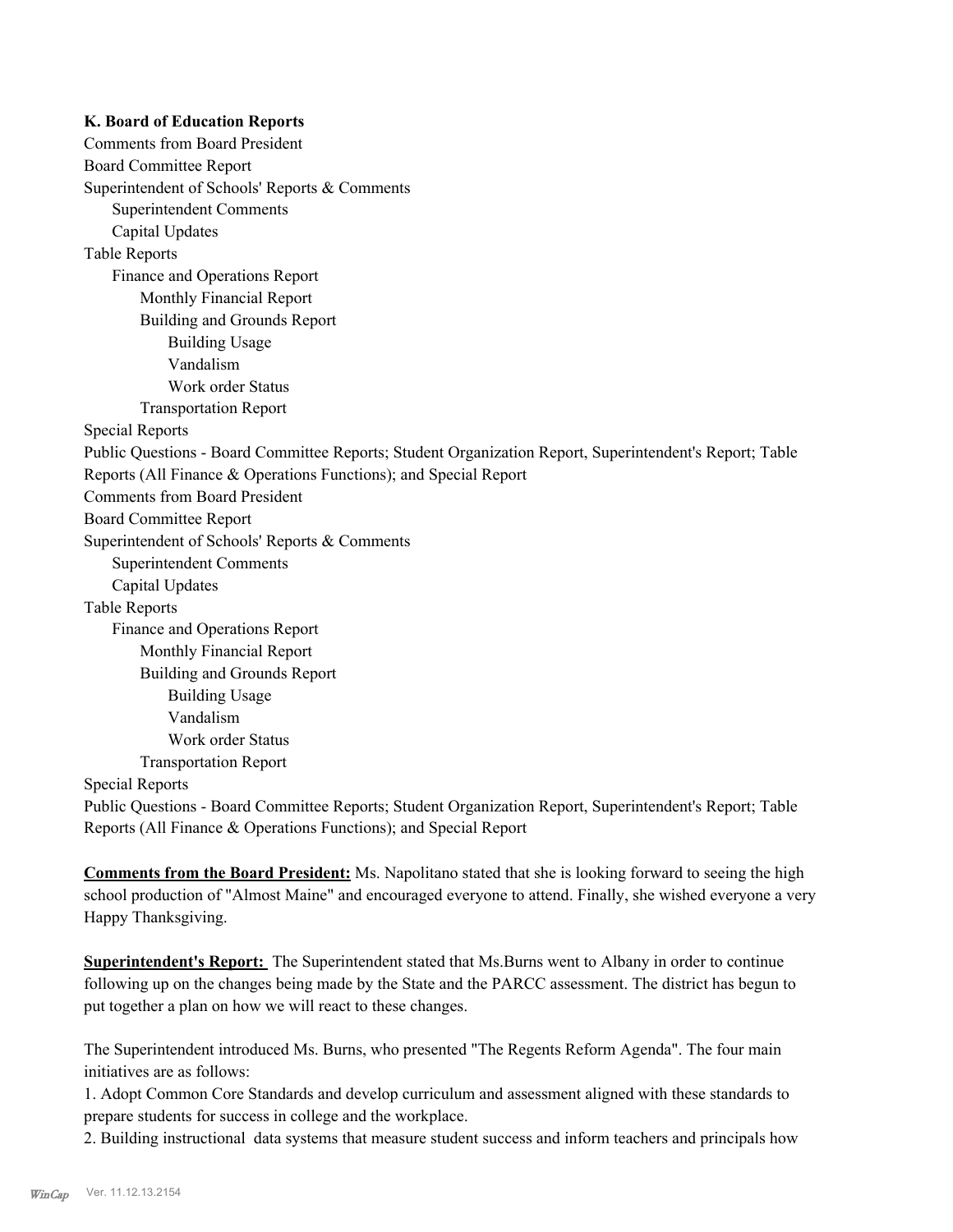they can improve their practice in real time.

3. Recruiting, developing, retaining and rewarding effective teachers and principals.

4. Turning around the lowest achieving schools.

Ms. Burns discussed the first three initiatives and how they will be addressed by the district. \*The entire power point presentation can be found on the district website.\*

Common Core Standards: Ms. Burns stated that she has attended and will continue to attend Network team meeting on Common Core Standards, Data Driven Instruction and Teacher Evaluations in Albany to stay abreast of the latest developments and resource to improve teaching and learning. She will be conducting trainings with principals, literacy coaches, math lead teachers and data driven inquiry team.Literacy Coaches will meet monthly with Ms. Burns to plan professional development activities. The principals will utilize the expertise of the literacy coaches to address the needs at their programs. Teachers will attend full day ELA and Math Workshops.

Instructional Data Systems: Ms. Burns stated that all students grades K-9 will be taking NWEA three times a year. PLC time was created so that teachers and administrators will have dedicated time to meet and make instructional decisions based on NWEA data.The NWEA lead teachers support the principals and teachers in organizing and interpreting data. The NWEA Lead Teachers attend grade level PLC meetings. Ms. Burns stated that the NWEA Lead Teachers will meet monthly with Sharon Macken to review data and determine the next steps at the building level. Ms. Burns clarified that the NWEA lead teachers and the Literacy Coaches are not the same people. Teachers are currently working on websites and instructional support tools for each RIT band for math and reading. Finally, students are developing goals with their classroom teacher in an effort to help students "own" their learning.

Highly Effective School Leaders: Ms. Burns stated that the Superintendent will attend Network Team meetings to stay abreast of the latest developments and implementation of new teacher/principal evaluation systems. The Superintendent met with principals and administrators at Administrators Retreat to outline laws and regulations regarding the new APPR. Ms. Burns stated that she and the Superintendent attended a workshop regarding the new APPR of building principals. The Superintendent leads monthly training to focus on inter-rate reliability for teacher observations. The Superintendent implemented blackboard to expand professional conversations around effective evaluation of teachers.

The Superintendent thanked Ms. Burns for her presentation. He stated that the world of public education in New York is being changed completely and we are trying to be prepared as possible.

The Superintendent stated that he wishes everyone a very Happy Thanksgiving and stated that he is very thankful to be part of the Mineola School District.

Questions from the Board: Mr. McGrath asked if there is a timeframe for when the Common Core Standards will be implemented. The Superintendent stated that they must be implemented by  $9/2012$ .Mr. McGrath also asked if NWEA is in line with the Common Core Standards. The Superintendent stated yes.

Ms. Napolitano opened the meeting to public comments.

A parent asked how it is being measured whether these goals are being used. The Superintendent stated that at the Workshop meeting on 12/1/11, the building goals will be reviewed. The Elementary and Middle School principals will be presenting at the meeting.

Another parent stated that at the parent/ teacher conferences for her children, she was not given goals or information from the teachers regarding NWEA. The Superintendent stated that this parent should contact the teachers and request the student goal sheet for each of her children. Mr. Hornberger and another parent stated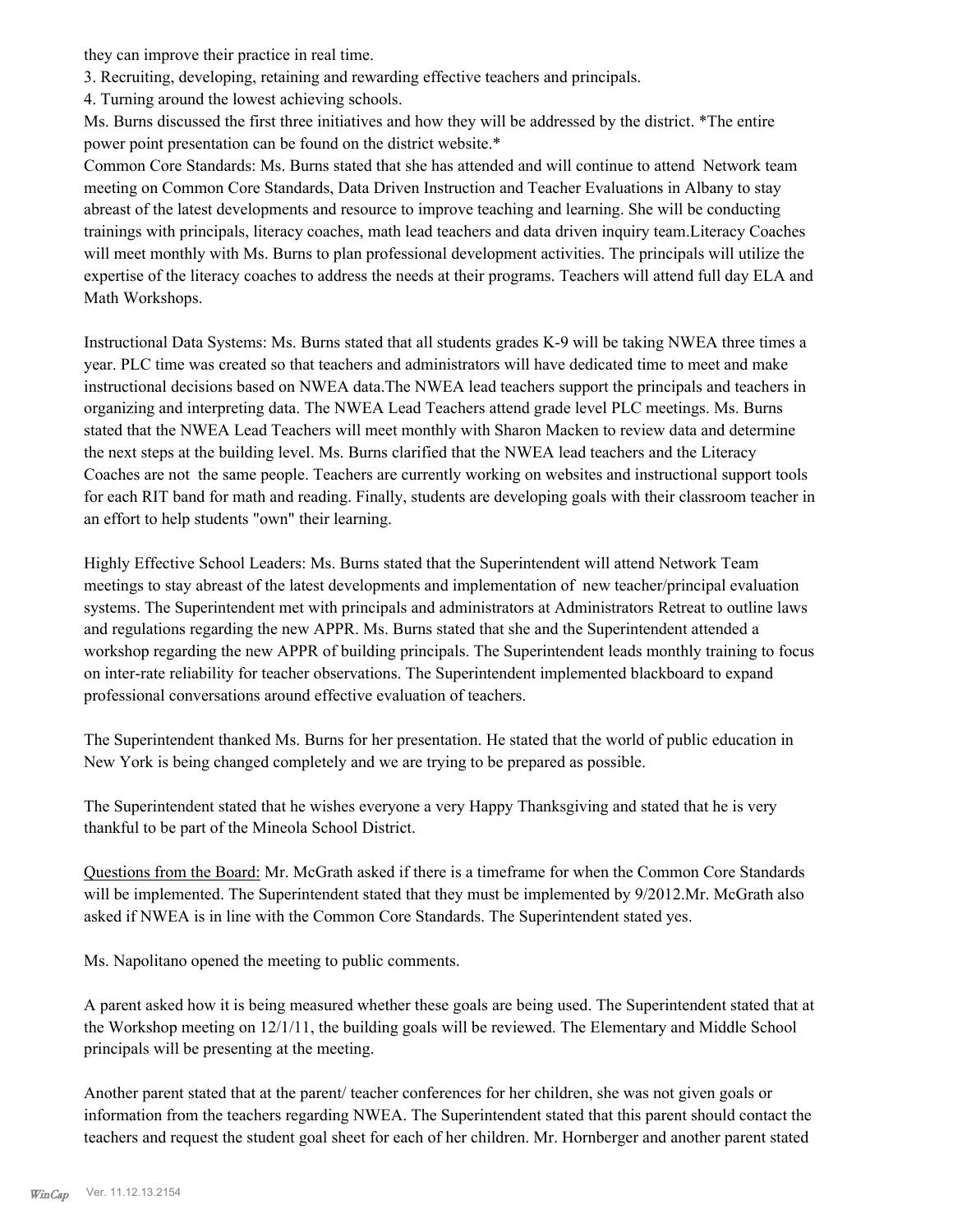that their children's teachers gave them the NWEA information and had a discussion based on the results. The Superintendent stated that this should be happening across the board. He also reminded everyone that NWEA is only one tool being used. The Superintendent encouraged parents not to wait for conferences, but to keep in contact with the teachers on a regular basis.

Ms. Parrino asked if teachers are talking to the kids about their goals. The Superintendent stated that this is happening and it is a great thing when children understand where they are at. All children, no matter the age, can understand what they are good at and what they need help with.

A parent asked the Superintendent which should be given more weight the NWEA or the State exam results. The Superintendent feels that the NWEA will show the individual student's growth. He feels if we pay attention to the NWEA and see growth, then we should do better on the other assessments.

There were no further questions or comments.

The Superintendent stated that he was in need of an executive session.

#### **L. Executive Session Time: 9:00 p.m.**

At 9:00pm, a motion was made for the Board of Education to go into executive session to discuss the medical, financial, credit or employment history of a particular person or corporation, or matters leading to the appointment, employment, promotion, demotion, discipline, suspension, dismissal or removal of a particular person or corporation.

|      | <b>Motion:</b> John McGrath |     |             |
|------|-----------------------------|-----|-------------|
|      | Second: Terence Hale        |     |             |
| Yes: | Terence Hale                | No: | <b>None</b> |
|      | <b>Irene Parrino</b>        |     |             |
|      | John McGrath                |     |             |
|      | William Hornberger          |     |             |
|      | <b>Christine Napolitano</b> |     |             |
|      |                             |     |             |

**Passed: Yes**